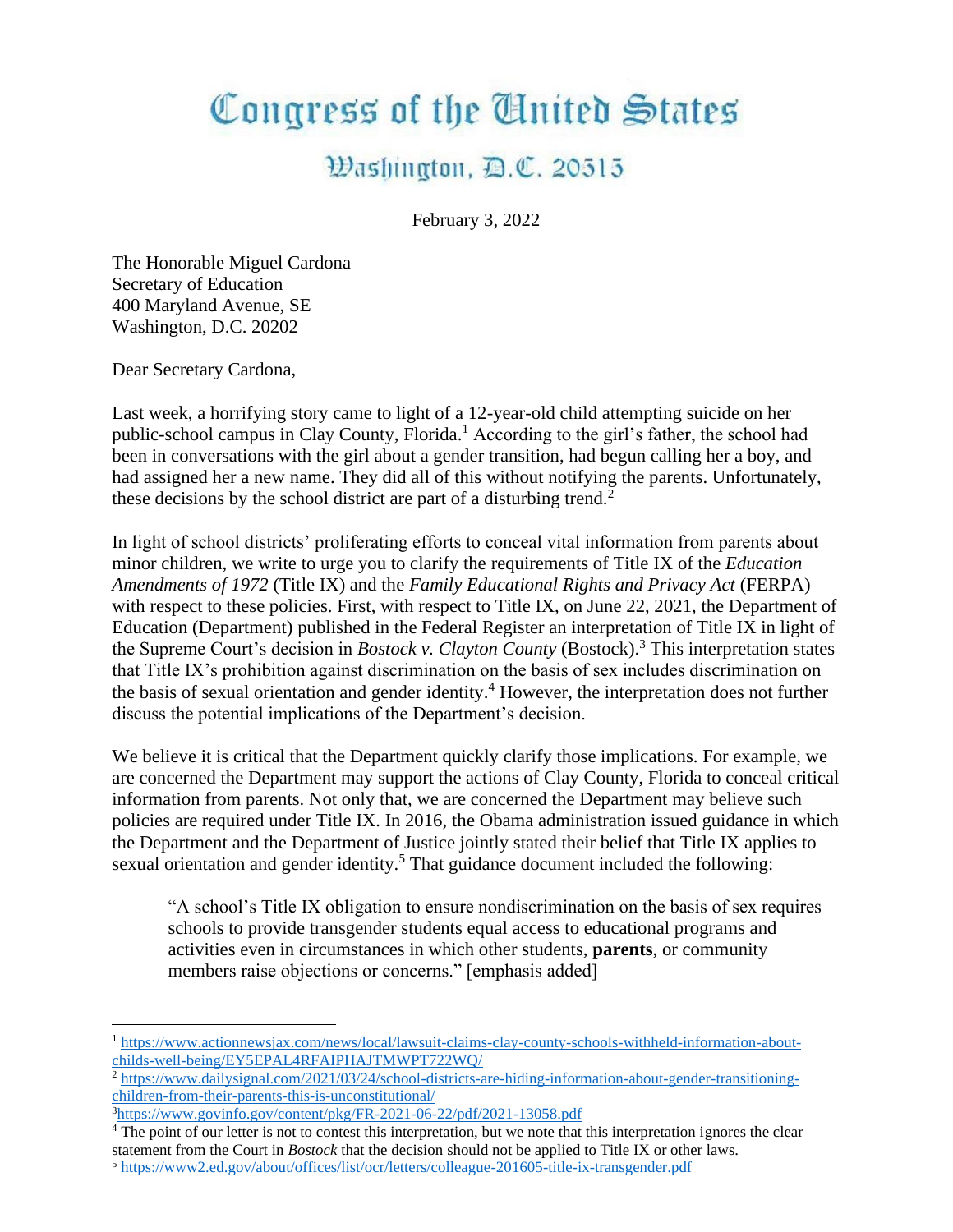Secretary Miguel Cardona February 2, 2022 Page 2

The Obama administration apparently believed that a school district that notified parents of a minor child's desire to change genders would be in violation of Title IX. The Biden administration must clarify its interpretation immediately.

Second, FERPA states the following:

"No funds shall be made available under any applicable program to any educational agency or institution **which has a policy of denying, or which effectively prevents,** the parents of students…the right to inspect and review the education records of their children." [emphasis added]<sup>6</sup>

Actively concealing vital health information from parents "effectively prevents" parents from accessing information to which they are entitled. Again, the Department must clarify this point for states and schools and must immediately investigate any schools that are not in compliance with the requirements under FERPA.

To help Congress and the public better understand the Department's current interpretations of these federal laws, we request answers to the following questions within two weeks of the date of this letter.

- 1. Does the Department's interpretation of Title IX require school districts to conceal from a minor child's parents information about that child's interest in a gender transition? If the answer to that question is fact-specific, under what circumstances does Title IX permit a school district to discuss a minor child's interest in a gender transition with that child's parents?
- 2. If a school district is aware that a minor child is at risk of harming himself or herself, or others, due to issues related to the child's sexual orientation or gender identity, and chooses not to disclose that information to the child's parents, would the school district be in violation of Title IX?
- 3. When the student's education record includes information regarding issues of gender identity, does FERPA permit school districts to conceal that information from that child's parents?
- 4. Does the Department see any tension between the Department's interpretations of Title IX and FERPA under these discussed circumstances?
- 5. Does the Department believe that school personnel should practice other forms of medical or psychological treatment without appropriate licensure or training?
- 6. What other medical or psychological treatments does the Department believe that school personnel should provide to minor children without parental consent?

<sup>6</sup> §444(a)(1)(A) of the *General Education Provisions Act*